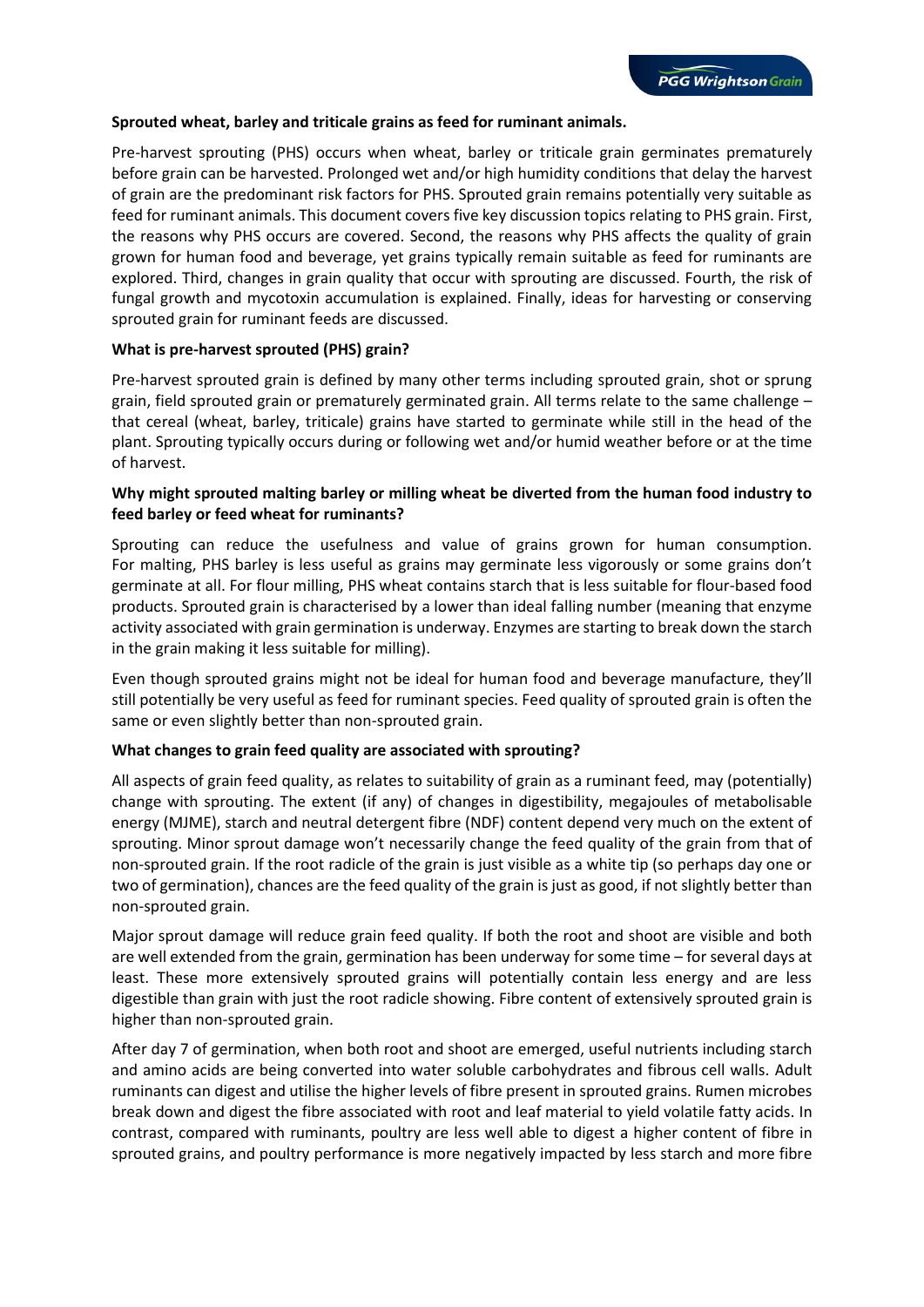contained in PHS grains. The animal performance consequences of the slightly reduced quality of sprouted grain are therefore less for ruminant species than for poultry.

The protein content of PHS grain isn't usually that different from non-sprouted grain. The profile of individual amino acids may change as the extent of sprouting advances. For ruminants, changed amino acid profile of PHS grain isn't of major concern, but might become more of an issue if PHS grains are included in pig and poultry rations. Fat (or lipid) content of PHS grain is slightly higher for PHS than non-sprouted grain, mostly to do with the increase in structural lipids linked with plant growth.

The percentage of PHS grain vs. non-PHS grain within a silo also influences the feed quality of the overall line of grain. The occasional sprouted grain is of minor consequence compared to a line of grain that contains 50% PHS grain.

# **Does the moisture content of sprouted grain differ from the moisture content of non-sprouted grain?**

Yes. Sprouting grain is likely to have higher moisture content (so, a lower dry matter %) than dry, dormant grain. During sprouting, the grain undergoes cellular respiration. Respiration simply means that the grain, as a living thing, takes up moisture from rain or humidity and this initiates the germination process. Cells rehydrate and expand, and 'respiration' gets underway. During respiration, the starch within the grain is broken down to water soluble carbohydrates. Soluble carbohydrates in turn are used by the seed as a source of energy. Breakdown of carbohydrates during respiration releases energy, carbon dioxide and water. Water from respiring, sprouting grains increases moisture content of grain. The higher moisture content of sprouted grain increases risk of fungal growth in one of two settings. Firstly, increased moisture associated with sprouted grain when grain is in the paddock. These fungi are called field fungi because they literally grow on grain that's still in the head in the field. Secondly, when higher moisture, PHS grain is harvested and stored in a silo, risk of growth by storage fungi increases. It is essential to check and keep rechecking moisture content of all grain and the temperature of stored grain – but these checks are even more important for PHS grain. Higher moisture and higher temperatures increase risk of storage fungi growth and the potential accumulation of mycotoxins within grain in the silo.

### **Risk of fungal growth and mycotoxins in sprouted grain.**

The higher than normal moisture content in PHS grain increases risk of fungal growth and mycotoxin accumulation. It is difficult to correctly predict risk of fungal growth, and the relationship between fungi and presence of mycotoxins within high moisture grain. Sometimes PHS grain appears discoloured with apparent fungi and moulds present yet mycotoxins aren't necessarily present. Conversely, the opposite may be true – that is, sometimes grain might appear bright and clean yet when tested, PHS grain may contain mycotoxins. The only way to truly define the presence of unwanted mycotoxins in grain is to collect samples and send to a reputable feed testing laboratory. Unfortunately, due to sampling error and sample collection technique, results are not always fully or correctly representative of the mycotoxin status of the entire silo of grain. A single sample may detect mycotoxins, yet that sample happened to be taken from one small area in the silo that contains mycotoxins. Conversely, a clear result on a grain sample (with no mycotoxins detected) may not correctly identify the presence of mycotoxins in other areas within the silo.

Fungi and mycotoxins are potentially undesirable for ruminant species for at least three reasons which are detailed below. The mycotoxins produced by fungi occasionally may make animals unwell and/or animals may grow or produce milk less efficiently. The presence of fungi and/or mycotoxins might increase risk of grain refusal by animals. Finally, (and this is a much less common risk), the growth of *Aspergillus* (a storage but not field fungi) in high moisture grain within a silo (but less likely preharvest while still in the paddock) could transfer mycotoxins, specifically aflatoxins, via lactating dairy cows into milk. Presence of aflatoxins is very low risk from feeding grains that have gone mouldy in the silo but do remain a hypothetical risk all the same.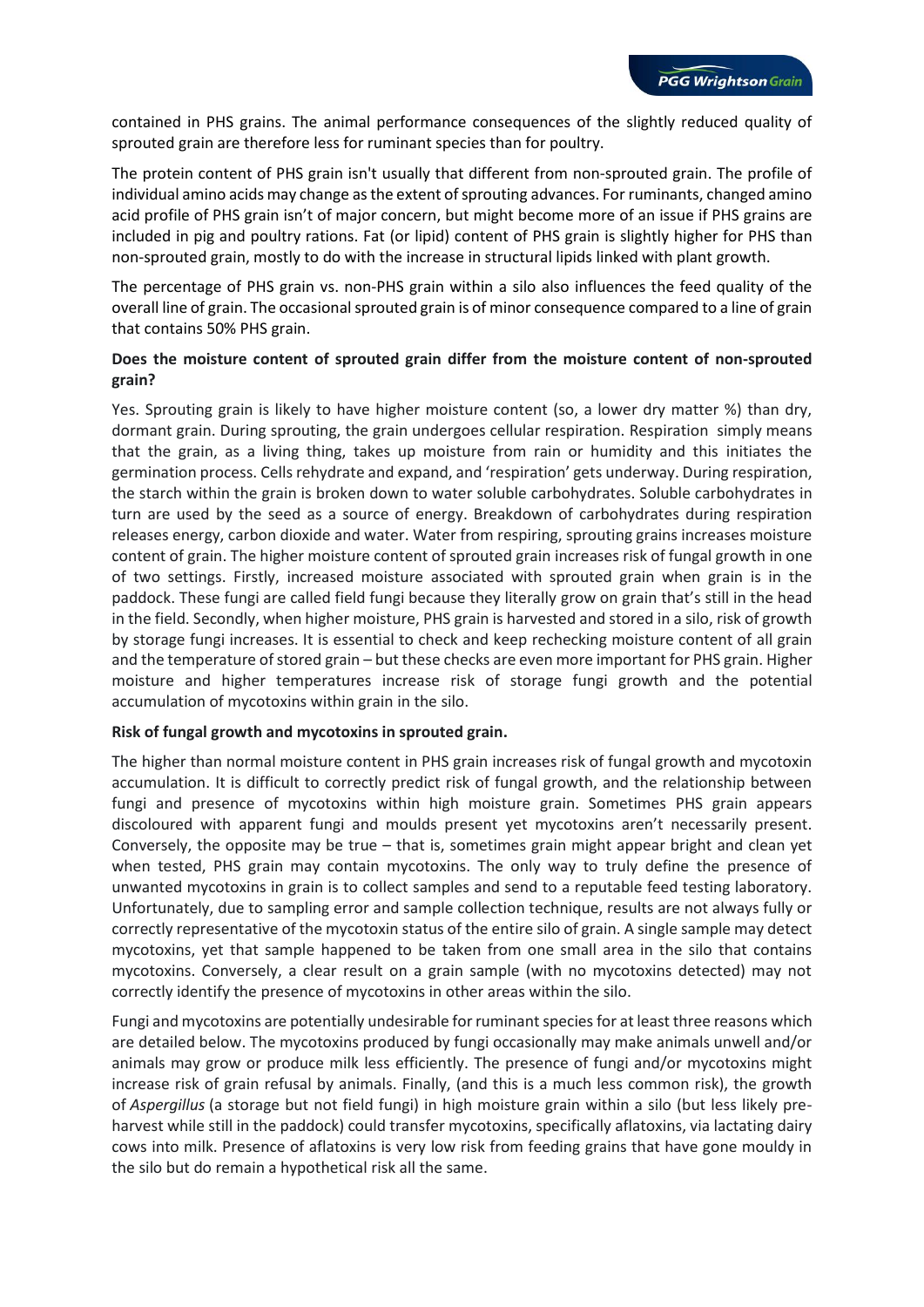#### **Fungi, mycotoxins, and animal performance and wellbeing.**

Mouldy grains don't necessarily contain mycotoxins. If in doubt, presume some toxins might be present. Depending on the types of fungi in grain, there are a wide range of mycotoxins that may negatively influence the ruminant animal. Sometimes the toxins change the rumen fermentation, including reducing the efficiency with which microbes can digest fibre. This may reduce dry matter intake. Other toxins can damage the liver and/or kidneys or other tissues within the animals. One mycotoxin, zearalenone, is potentially oestrogenic – potentially influencing reproductive performance in ewes and cows and causing enlargement of parts of the reproductive tract noticeable e.g. as swelling of the vulva of dairy cows.

Animals may refuse to eat PHS, fungal damaged cereal grains. Compared with clean, non-PHS grains, PHS grains that are discoloured with obvious fungi and moulds present may be less well accepted by sheep, cattle and deer. This isn't a given, and may not happen, depending on the extent of sprouting and presence or absence of fungi and mycotoxins. When blended with other feeds e.g. silages, less tasty grains won't be refused - which helps offset this problem. Dairy in-shed feeding systems that offer just grain and nothing else to hide the taste of grain might see more problems of PHS grain refusal and inconsistent intake of PHS grain - with some individual cows continuing to eat normally and others flatly refusing to eat the grain. Adding more palatable feeds on top of PHS grain via in-shed dairy feed systems, e.g. feed grade molasses, may improve the consistency of intake by cows of PHS grain.

The growth of storage fungi in the silo in high moisture grain may result in the accumulation of aflatoxins in cereal grains. The transfer of aflatoxins from grain to milk, when dairy cattle eat grain, may cause issues with the milk company that a dairy farm supplies to. Note that alfatoxins are only produced by storage fungi (those that grow in the silo on high moisture grain) – all the more reason to make sure sprouted grain is ideally at 15% moisture or preferably less at the time it goes into the silo.

The best work-around with risk of mycotoxins in PHS grain would be to consider blending a reputable, efficacious mycotoxin binder to reduce risk of mycotoxins causing health or animal performance problems. With several products available, ask a rural merchant or veterinarian for good evidence from the product supplier that the product will help with cereal grain-associated mycotoxins**.**

### **What to do with a PHS cereal crop?**

#### **Harvest grain as usual?**

This is likely the best outcome for PHS wheat, barley and triticale grain. Minor sprouting damage may not have a massive impact on feed quality for sheep, cattle and deer. The most important issue will be to manage moisture content (dry matter, DM, percentage) of PHS grain. PHS grain must be dry enough (and cool enough) to store safely in the silo without 'sweating', heating and ongoing fungal spoilage in the silo post-harvest.

### **Silage or baleage?**

No, this is not necessarily a practical option for mature standing grain crops where the PHS grain is well past the dough stage. The moisture content will be too low (that is, the dry matter % is too high) to encourage an active ensiling process that will successfully stabilise the feed. Once whole plant, whole crop cereal dry matter % is higher than 50% there is insufficient moisture present to support any meaningful ensiling process. More likely there will be massive heating of the baled or stacked cereal forage and grains, with extensive associated loss of feed quality.

#### **Hay**

Cutting a PHS crop for cereal hay is very unlikely to be a practical option under our cooler New Zealand late summer/early autumn conditions. Even if hay was a practical option in some hotter, drier regions,